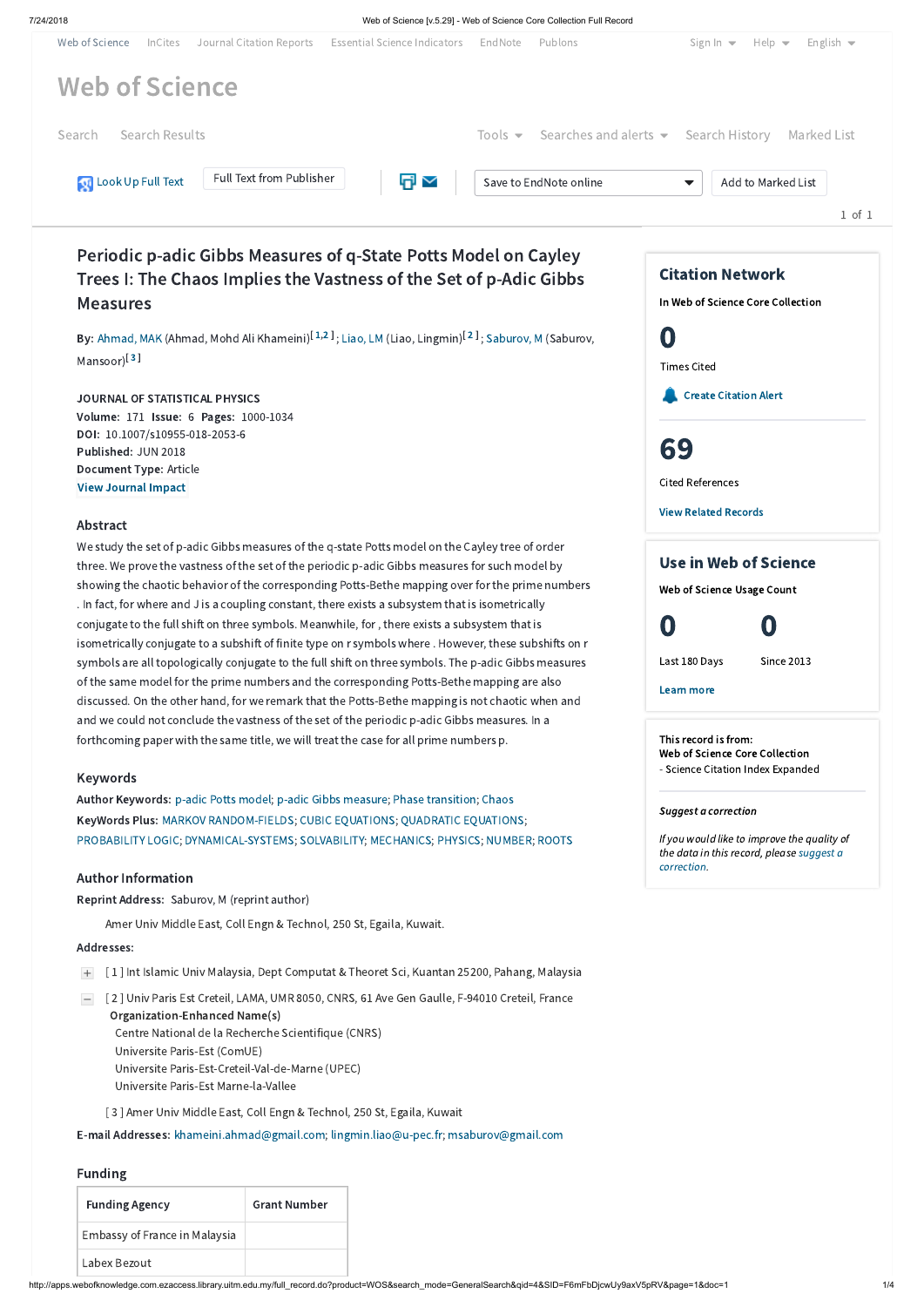| IVI V | $\overline{\phantom{a}}$<br>٧ | ш |  |
|-------|-------------------------------|---|--|
|       |                               |   |  |

## MOHE **FRGS17-027-0593**

### View [funding](javascript:hide_show() text

#### Publisher

SPRINGER, 233 SPRING ST, NEW YORK, NY 10013 USA

Journal Information Impact Factor: Journal [Citation](javascript:;) Reports

Categories / Classification Research Areas: Physics Web of Science Categories: Physics, Mathematical

## See more data fields

1 of 1

# Cited References: 69

|    | Showing 30 of 69           | <b>View All in Cited References page</b>                                                                                                                                                                                                                          | (from Web of Science Core Collection) |
|----|----------------------------|-------------------------------------------------------------------------------------------------------------------------------------------------------------------------------------------------------------------------------------------------------------------|---------------------------------------|
| 1. |                            | On the Fourier transform and the spectral properties of the p-adic momentum and Schrodinger operators<br>By: Albeverio, S; Cianci, R; Khrennikov, A<br>JOURNAL OF PHYSICS A-MATHEMATICAL AND GENERAL Volume: 30 Issue: 16 Pages: 5767-5784 Published: AUG 21 1997 | <b>Times Cited: 10</b>                |
| 2. |                            | On the spectrum of the p-adic position operator<br>By: Albeverio, S; Cianci, R; Khrennikov, A<br>JOURNAL OF PHYSICS A-MATHEMATICAL AND GENERAL Volume: 30 Issue: 3 Pages: 881-889 Published: FEB 7 1997                                                           | <b>Times Cited: 17</b>                |
| 3. | p-adic valued quantization | By: Albeverio, S; Cianci, R; Khrennikov, A Y.<br>P-Adic Numbers, Ultrametric Analysis, and Applications Volume: 1 Pages: 91-104 Published: 2009                                                                                                                   | <b>Times Cited: 22</b>                |
| 4. |                            | Representation of a quantum field Hamiltonian in p-adic Hilbert space<br>By: Albeverio, S; Cianci, R; Khrennikov, AY<br>THEORETICAL AND MATHEMATICAL PHYSICS Volume: 112 Issue: 3 Pages: 1081-1096 Published: SEP 1997                                            | <b>Times Cited: 6</b>                 |
| 5. | Title: [not available]     | By: Albeverio, S.; Shelkovich, V.M.; Khrennikov, A.Yu.<br>Theory of p-adic Distributions. Linear and Nonlinear Models Published: 2010<br><b>Publisher: Cambridge University Press</b>                                                                             | <b>Times Cited: 30</b>                |

By: Beltrametti, E.; Cassinelli, G.

## Found. Phys. Volume: 2 Pages: 1-7 Published: 1972

By: Borevich, Z.I.; Shafarevich, I.R. Number Theory Published: 1966

Publisher: Academic Press, New York/San Francisco/London

#### Quantum mechanics and p-adic numbers 6.

Times Cited: [628](http://apps.webofknowledge.com.ezaccess.library.uitm.edu.my/CitingArticles.do?product=WOS&SID=F6mFbDjcwUy9axV5pRV&search_mode=CitingArticles&parentProduct=WOS&parentQid=5&parentDoc=7&REFID=288530453&excludeEventConfig=ExcludeIfFromNonInterProduct)

Title: [not available] 7.

By: Dragovich, B.; Khrennikov, A. Yu.; Kozyrev, S. V.; et al.

#### On p-adic mathematical physics 8.

p-Adic Numbers Ultrametric Anal. Appl. Volume: 1 Issue: 1 Pages: 1-17 Published: 2009 [Show [additional](javascript:$() data]

Times Cited: [52](http://apps.webofknowledge.com.ezaccess.library.uitm.edu.my/CitingArticles.do?product=WOS&SID=F6mFbDjcwUy9axV5pRV&search_mode=CitingArticles&parentProduct=WOS&parentQid=5&parentDoc=8&REFID=338524446&excludeEventConfig=ExcludeIfFromNonInterProduct)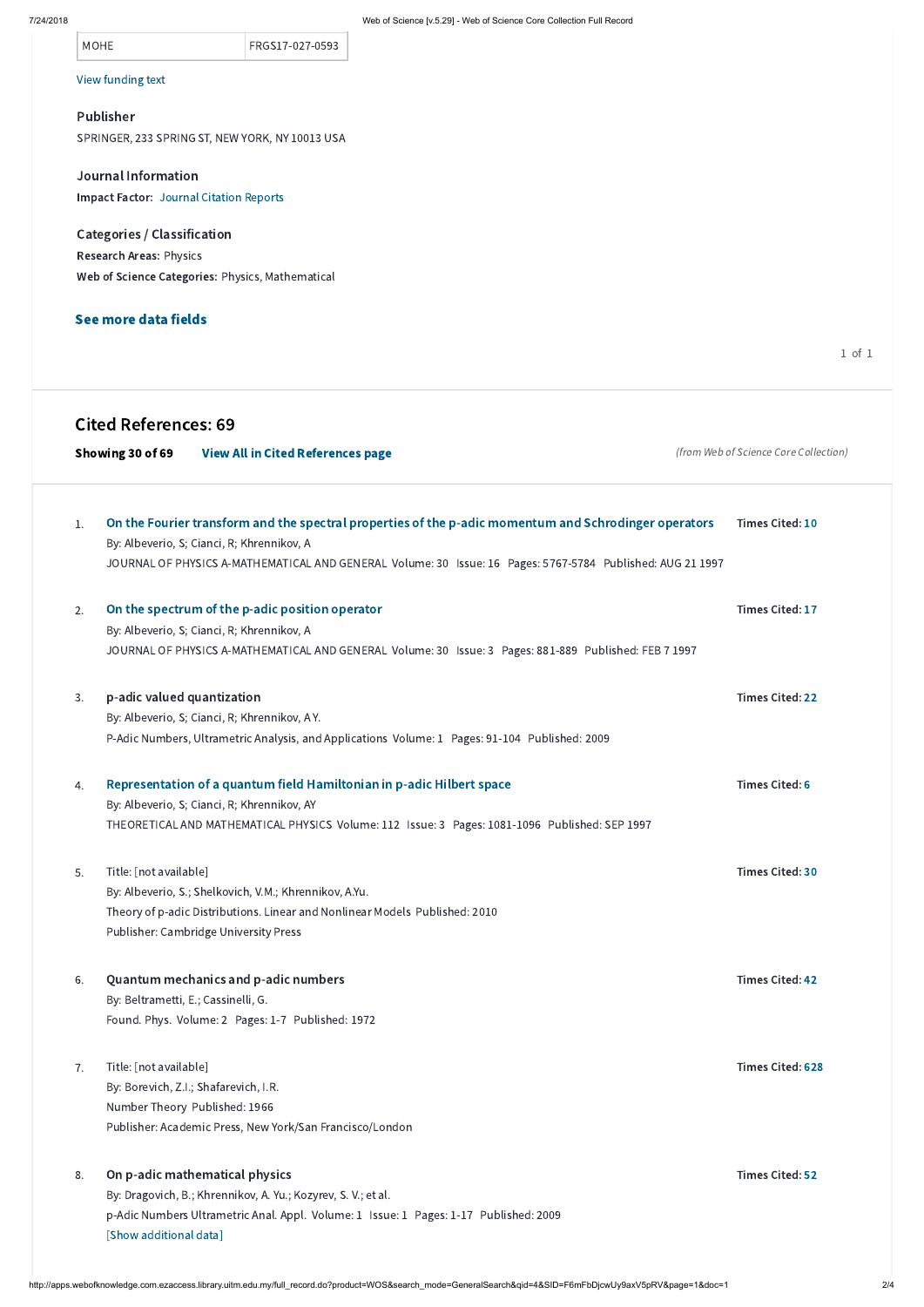http://apps.webofknowledge.com.ezaccess.library.uitm.edu.my/full\_record.do?product=WOS&search\_mode=GeneralSearch&qid=4&SID=F6mFbDjcwUy9axV5pRV&page=1&doc=1 3/4

| 9.  | p-Adic Mathematical Physics: The First 30 Years                                                                              | <b>Times Cited: 4</b>  |
|-----|------------------------------------------------------------------------------------------------------------------------------|------------------------|
|     | By: Dragovich, B.; Khrennikov, A. Yu.; Kozyrev, S. V.; et al.                                                                |                        |
|     | P-ADIC NUMBERS ULTRAMETRIC ANALYSIS AND APPLICATIONS Volume: 9 Issue: 2 Pages: 87-121 Published: APR 2017                    |                        |
| 10. | On minimal decomposition of p-adic homographic dynamical systems                                                             | <b>Times Cited: 12</b> |
|     | By: Fan, Aihua; Fan, Shilei; Liao, Lingmin; et al.                                                                           |                        |
|     | ADVANCES IN MATHEMATICS Volume: 257 Pages: 92-135 Published: JUN 1 2014                                                      |                        |
| 11. | p-adic repellers in $Q(p)$ are subshifts of finite type                                                                      | <b>Times Cited: 26</b> |
|     | By: Fan, Aihua; Liao, Lingmin; Wang, Yue Fei; et al.                                                                         |                        |
|     | COMPTES RENDUS MATHEMATIQUE Volume: 344 Issue: 4 Pages: 219-224 Published: FEB 15 2007                                       |                        |
| 12. | Glassy states: the free Ising model on a tree                                                                                | <b>Times Cited: 1</b>  |
|     | By: Gandolfo, D.; Maes, C.; Ruiz, J.; et al.                                                                                 |                        |
|     | arXiv:1709.00543 Published: 2017                                                                                             |                        |
|     | [Show additional data]                                                                                                       |                        |
| 13. | Boundary Conditions for Translation-Invariant Gibbs Measures of the Potts Model on Cayley Trees                              | <b>Times Cited: 1</b>  |
|     | By: Gandolfo, D.; Rahmatullaev, M. M.; Rozikov, U. A.                                                                        |                        |
|     | JOURNAL OF STATISTICAL PHYSICS Volume: 167 Issue: 5 Pages: 1164-1179 Published: JUN 2017                                     |                        |
| 14. | A Manifold of Pure Gibbs States of the Ising Model on a Cayley Tree                                                          | <b>Times Cited: 14</b> |
|     | By: Gandolfo, Daniel; Ruiz, Jean; Shlosman, Senya                                                                            |                        |
|     | JOURNAL OF STATISTICAL PHYSICS Volume: 148 Issue: 6 Pages: 999-1005 Published: SEP 2012                                      |                        |
| 15. | Existence of a phase transition for the Potts p-adic model on the set Z                                                      | <b>Times Cited: 17</b> |
|     | By: Ganikhodzhaev, NN; Mukhamedov, FM; Rozikov, UA                                                                           |                        |
|     | THEORETICAL AND MATHEMATICAL PHYSICS Volume: 130 Issue: 3 Pages: 425-431 Published: MAR 2002                                 |                        |
| 16. | Title: [not available]                                                                                                       | <b>Times Cited: 38</b> |
|     | By: Georgii, H.O.                                                                                                            |                        |
|     | Gibbs Measures and Phase Transitions Published: 2011                                                                         |                        |
|     | Publisher: W. de Gruyter, Berlin                                                                                             |                        |
| 17. | p-adic probability logics. p-Adic Num                                                                                        | <b>Times Cited: 1</b>  |
|     | By: Ilic-Stepic, A.; Ognjanovic, Z.; Ikodinovic, N.; et al.                                                                  |                        |
|     | Ultra. Anal. Appl. Volume: 8 Issue: 3 Pages: 177-203 Published: 2016                                                         |                        |
|     | [Show additional data]                                                                                                       |                        |
| 18. | <b>Conditional p-adic probability logic</b>                                                                                  | <b>Times Cited: 7</b>  |
|     | By: Ilic-Stepic, Angelina; Ognjanovic, Zoran; Ikodinovic, Nebojsa                                                            |                        |
|     | INTERNATIONAL JOURNAL OF APPROXIMATE REASONING Volume: 55 Issue: 9 Special Issue: SI Pages: 1843-1865<br>Published: DEC 2014 |                        |
|     |                                                                                                                              |                        |

## 19. A p-adic [probability](http://apps.webofknowledge.com.ezaccess.library.uitm.edu.my/CitedFullRecord.do?product=WOS&colName=WOS&SID=F6mFbDjcwUy9axV5pRV&search_mode=CitedFullRecord&isickref=WOS:000307068100005) logic

By: Ilic-Stepic, Angelina; Ognjanovic, Zoran; Ikodinovic, Nebojsa; et al.

MATHEMATICAL LOGIC QUARTERLY Volume: 58 Issue: 4-5 Pages: 263-280 Published: AUG 2012

Times Cited: [5](http://apps.webofknowledge.com.ezaccess.library.uitm.edu.my/CitingArticles.do?product=WOS&SID=F6mFbDjcwUy9axV5pRV&search_mode=CitingArticles&parentProduct=WOS&parentQid=5&parentDoc=19&REFID=436220766&excludeEventConfig=ExcludeIfFromNonInterProduct)

By: Khrennikov, A; Ludkovsky, S

INDAGATIONES MATHEMATICAE-NEW SERIES Volume: 13 Issue: 2 Pages: 177-183 Published: JUN 17 2002

Times Cited: [6](http://apps.webofknowledge.com.ezaccess.library.uitm.edu.my/CitingArticles.do?product=WOS&SID=F6mFbDjcwUy9axV5pRV&search_mode=CitingArticles&parentProduct=WOS&parentQid=5&parentDoc=20&REFID=29486895&excludeEventConfig=ExcludeIfFromNonInterProduct)

By: Khrennikov, A

#### On infinite products of [non-Archimedean](http://apps.webofknowledge.com.ezaccess.library.uitm.edu.my/CitedFullRecord.do?product=WOS&colName=WOS&SID=F6mFbDjcwUy9axV5pRV&search_mode=CitedFullRecord&isickref=WOS:000178764900003) measure spaces 20.

INDAGATIONES MATHEMATICAE-NEW SERIES Volume: 7 Issue: 3 Pages: 311-330 Published: SEP 30 1996

Times Cited: [28](http://apps.webofknowledge.com.ezaccess.library.uitm.edu.my/CitingArticles.do?product=WOS&SID=F6mFbDjcwUy9axV5pRV&search_mode=CitingArticles&parentProduct=WOS&parentQid=5&parentDoc=21&REFID=49415762&excludeEventConfig=ExcludeIfFromNonInterProduct)

#### p-adic valued [probability](http://apps.webofknowledge.com.ezaccess.library.uitm.edu.my/CitedFullRecord.do?product=WOS&colName=WOS&SID=F6mFbDjcwUy9axV5pRV&search_mode=CitedFullRecord&isickref=WOS:A1996VU63600003) measures 21.

By: Khrennikov, A

#### [Interpretations](http://apps.webofknowledge.com.ezaccess.library.uitm.edu.my/CitedFullRecord.do?product=WOS&colName=WOS&SID=F6mFbDjcwUy9axV5pRV&search_mode=CitedFullRecord&isickref=WOS:000275540600008) of Probability, 2nd Revised and Extended Edition 22.

Times Cited: [72](http://apps.webofknowledge.com.ezaccess.library.uitm.edu.my/CitingArticles.do?product=WOS&SID=F6mFbDjcwUy9axV5pRV&search_mode=CitingArticles&parentProduct=WOS&parentQid=5&parentDoc=22&REFID=471016924&excludeEventConfig=ExcludeIfFromNonInterProduct)